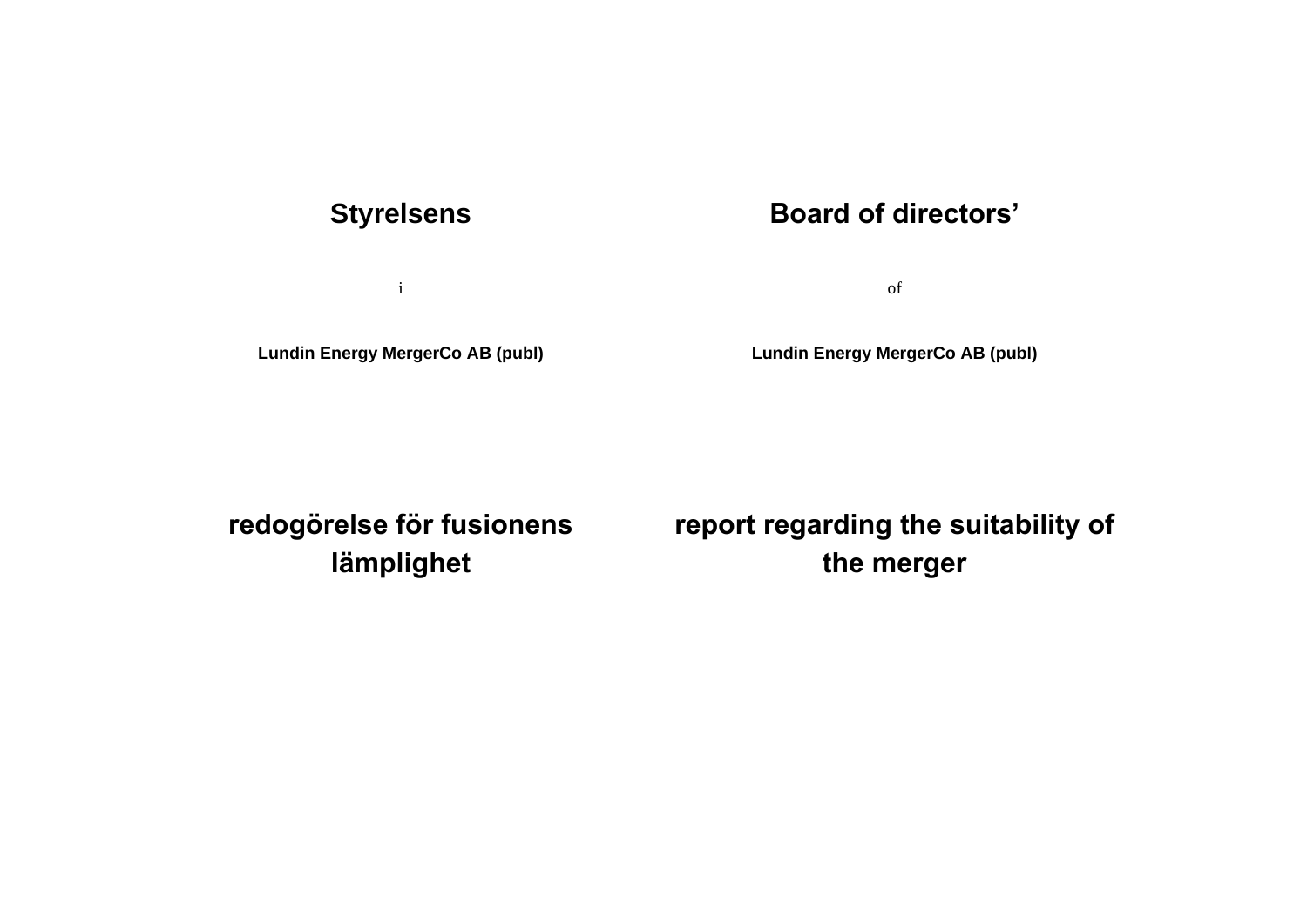- 1.1 Styrelsen lämnar härmed följande redogörelse enligt 23 kap. 39 § aktiebolagslagen (2005:551) med anledning av den föreslagna gränsöverskridande fusionen mellan Aker BP ASA (det "**Övertagande Bolaget**") and Lundin Energy MergerCo AB (publ) (det "**Överlåtande Bolaget**").
- 1.2 Det Övertagande Bolaget och det Överlåtande Bolaget benämns nedan gemensamt de "**Fusionerande Bolagen**".
- 1.3 Styrelserna för de Fusionerande Bolagen har upprättat och i dag undertecknat en gemensam fusionsplan ("**Fusionsplanen**"). Såsom närmare beskrivs i Fusionsplanen ska det Övertagande Bolaget överta det Överlåtande Bolagets tillgångar och skulder genom en gränsöverskridande fusion i form av absorption ("**Fusionen**") enligt bestämmelserna i §§ 13–25 ff. norska aktiebolagslagen (av den 13 juni 1997 nr 45) ("**allmennaksjeloven**") och 23 kap. 36 § aktiebolagslagen.
- 1.4 Det sammanslagna bolaget efter Fusionen benämns nedan det "**Fusionerade Bolaget**".
- 
- 2.1 Enligt beskrivningen i Fusionsplanen kommer Fusionen att förena två mycket framgångsrika olje- och gasbolag, som båda har varit centrala i utvecklingen av den norska kontinentalsockeln under mer än ett decennium.

## **1. Inledning 1. Introduction**

- 1.1 The board of directors hereby submit the following report pursuant to Chapter 23, Section 39 of the Swedish Companies Act (SFS 2005:551) (the "**SCA**") in view of the proposed cross-border merger between Aker BP ASA (the "**Transferee Company**") and Lundin Energy MergerCo AB (publ) (the "**Transferor Company**").
- 1.2 The Transferee Company and the Transferor Company are below jointly referred to as the "**Merging Companies**".
- 1.3 The boards of directors of the Merging Companies have prepared and today signed a joint merger plan (the "**Merger Plan**"). As further detailed in the Merger Plan, the assets and liabilities of the Transferor Company shall be transferred to the Transferee Company through a cross-border merger by way of absorption (the "**Merger**") pursuant to Sections 13- 25 et seq of the Norwegian Public Companies Act (of 13 June 1997 No 45) (the "**NCA**") as well as Chapter 23, Section 36 of the SCA.
- 1.4 The merged company following the Merger is below referred to as the "**Merged Company**".

# **2. Bakgrund och motiv 2. Background and rationale**

2.1 As set out in the Merger Plan, the Merger will unite two highly successful E&P companies which have both been instrumental in the development of the Norwegian Continental Shelf for more than a decade.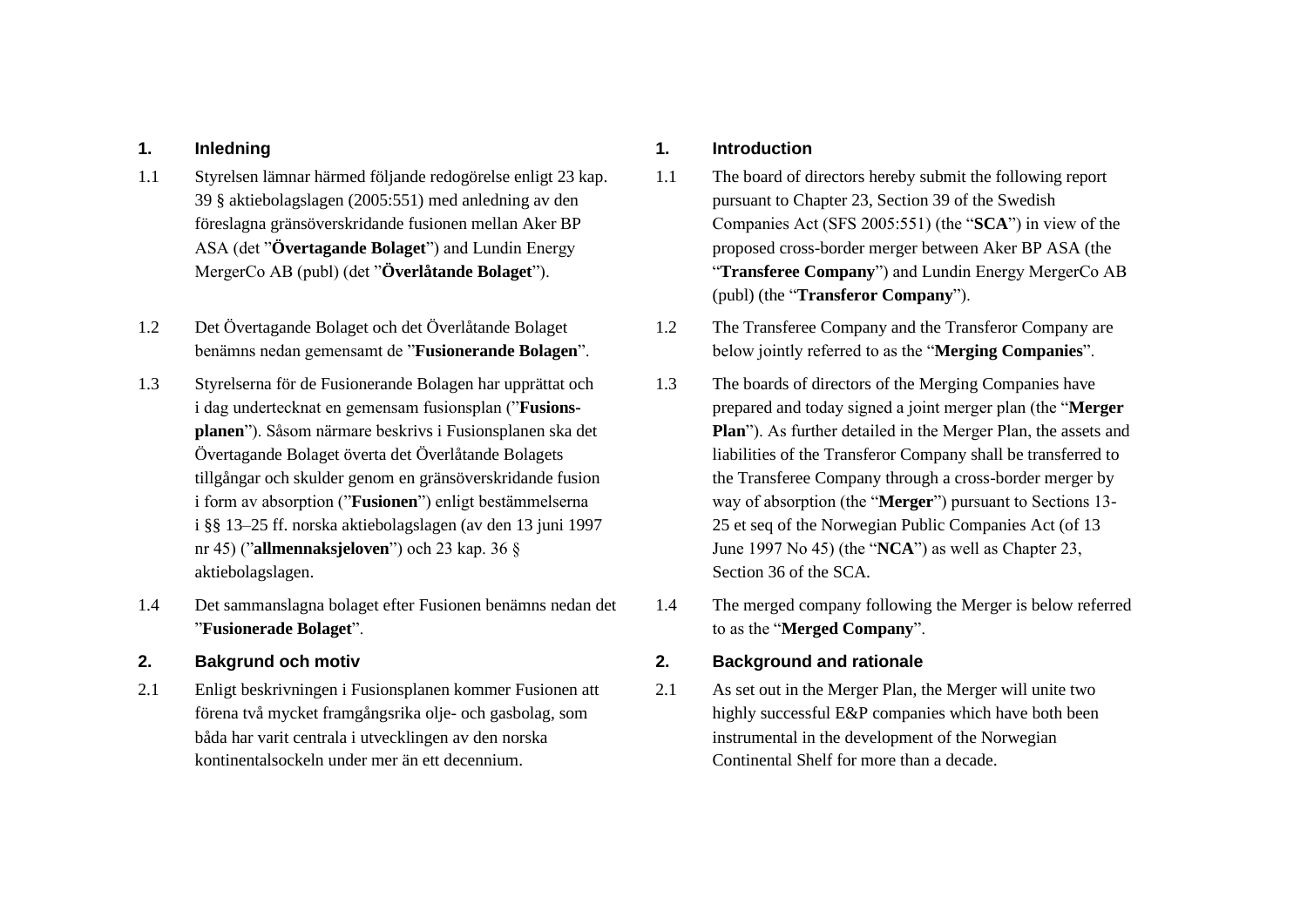Det Fusionerade Bolaget kommer att vara ett ledande oberoende olje- och gasbolag och den näst största olje- och gasproducenten på den norska kontinentalsockeln. Det Fusionerade Bolaget kommer att vara väl positionerat för att spela en ledande roll i den fortsatta utvecklingen av olje- och gasindustrin.

# **3. Väsentliga omständigheter vid bedömningen av Fusionens lämplighet**

En utgångspunkt vid bedömningen av Fusionens lämplighet är att det Fusionerade Bolaget kommer att bedriva samma typ av olje- och gasverksamhet som Lundin Energy AB (genom de dotterföretag som det Överlåtande Bolaget kommer att vara moderföretag till vid genomförandet av Fusionen) redan bedriver, dock i en större omfattning.

### **4. Fusionens sannolika konsekvenser 4. Likely implications of the Merger**

### **4.1 Allmänt 4.1 General**

Som angett ovan ska Fusionen genomföras enligt norska och svenska regler för gränsöverskridande fusioner. Det Överlåtande Bolaget upplöses när Fusionen registreras i det norska företagsregistret och fusioneras därigenom in i det Övertagande Bolaget. Samtidigt kommer tillgångarna och skulderna i det Överlåtande Bolaget att överföras till det Övertagande Bolaget.

The Merged Company will be a leading independent E&P company and the second largest oil and gas producer on the Norwegian Continental Shelf. The Merged Company will be well-positioned for the future development of the E&P industry.

# **3. Circumstances material for the assessment of the suitability of the Merger**

A starting point when assessing the suitability of the Merger is that the Merged Company will conduct the same type of E&P business as Lundin Energy AB (through the subsidiaries which will have the Transferor Company as their parent company at the time of the implementation of the Merger) is already conducting, only in a larger scale..

As set out above, the Merger is carried out pursuant to the Norwegian and Swedish rules regarding cross-border mergers. The Transferor Company is dissolved upon registration of the Merger in the Norwegian Register of Business Enterprises and is thereby merged into the Transferee Company. At the same time, the assets and liabilities of the Transferor Company will be transferred to the Transferee Company.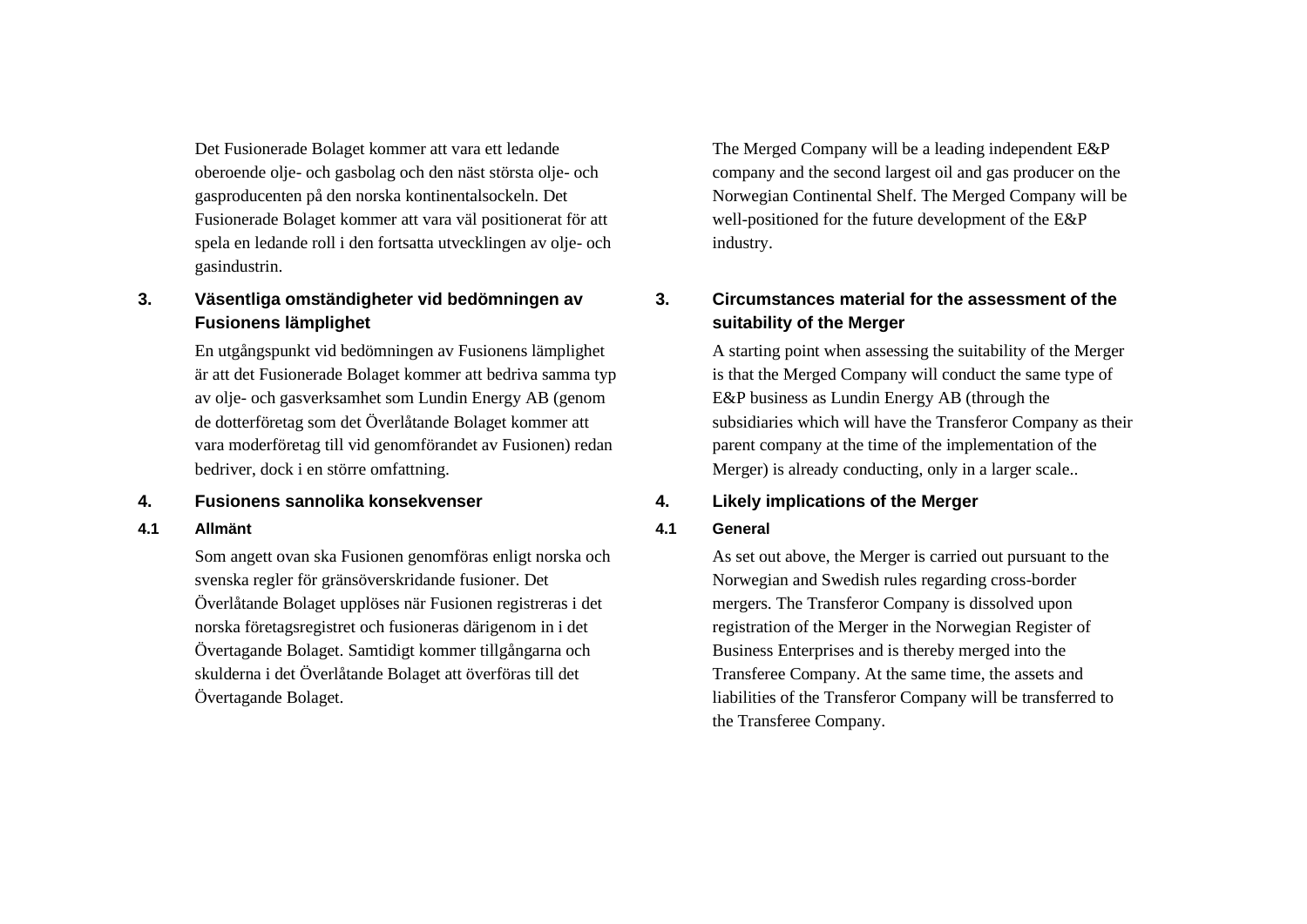4.2.1 Per dagen för denna redogörelse är det Överlåtande Bolaget ett helägt dotterbolag till Lundin Energy AB. Kort före genomförandet av Fusionen kommer Lundin Energy AB att dela ut samtliga aktier i det Överlåtande Bolaget till sina aktieägare genom en sakutdelning (en så kallad lex aseautdelning) i syfte att möjliggöra en effektiv betalning av Fusionsvederlaget (såsom definierat i avsnitt 5 nedan) direkt till bolagets aktieägare. Följaktligen kommer Fusionen inte att ha någon effekt för aktieägarna i det Överlåtande Bolaget *per dagen för denna redogörelse*, utan snarare för aktieägarna i det Överlåtande Bolaget *per dagen för genomförandet av Fusionen*.

> Eftersom det Övertagande Bolaget är ett norskt företag kommer aktieägarna i det Överlåtande Bolaget vid tidpunkten för genomförandet av Fusionen att erhålla Fusionsvederlaget, som utöver kontanter består av norska aktier i det Övertagande Bolaget (levererat i form av svenska depåbevis).

> Aktiedelen av Fusionsvederlaget motsvarar ett aktieinnehav om cirka 43 procent av samtliga aktier i det Fusionerade Bolaget (baserat på det totala antalet aktier i det Övertagande Bolaget per dagen för denna redogörelse).

De nya aktierna i det Övertagande Bolaget kommer att vara upptagna till handel på Oslo Börs, som är en reglerad marknad.

### **4.2 Aktieägare 4.2 Shareholders**

4.2.1 At the date of this report, the Transferor Company is a wholly-owned subsidiary of Lundin Energy AB. Shortly before the completion of the Merger, Lundin Energy AB will distribute all shares in the Transferor Company to its shareholders by way of a dividend in kind (a so-called lex asea dividend) for the purpose of facilitating an efficient distribution of the Merger Consideration (as defined in Section 5 below) directly to the company's shareholders. Accordingly, the Merger will not have any effect on the shareholders of the Transferor Company *as of the date of this report*, but rather on the shareholders of the Transferor Company *as of the date of the implementation of the Merger*.

> As the Transferee Company is a Norwegian company, the shareholders of the Transferor Company at the time of the implementation of the Merger will receive the Merger Consideration, which, in addition to cash, consists of Norwegian shares (delivered in the form of Swedish Depository Receipts).

The share part of the Merger Consideration represents a shareholding of approximately 43 per cent of all shares in the Merged Company (based on the total number of shares in the Transferee Company as of the date of this report).

The new shares of the Transferee Company will be admitted to trading on the Oslo Stock Exchange, which is a regulated market.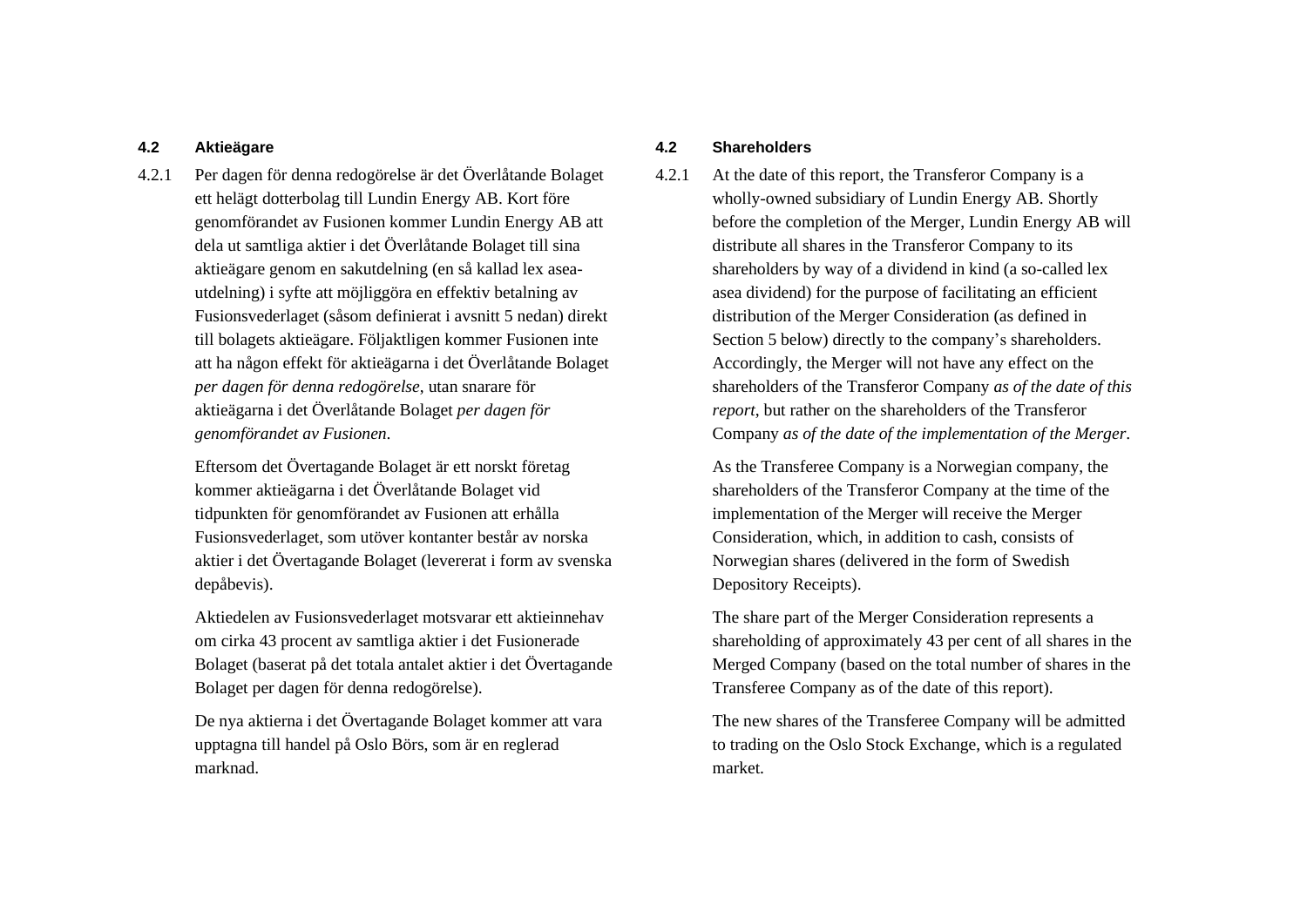4.2.2 Styrelsen bedömer att Fusionen främjar de framtida aktieägarnas i det Överlåtande Bolaget och de nuvarande aktieägarnas i Lundin Energy AB intressen. Beträffande Fusionens konsekvenser för de framtida aktieägarna i det Överlåtande Bolaget bör det beaktas att eftersom det Fusionerade Bolaget är ett norskt företag kommer eventuell utdelning från det Fusionerade Bolaget att vara föremål för norsk skatt och kupongskattelagstiftning.

### **4.3 Borgenärer 4.3 Creditors**

Det Överlåtande Bolaget har inga borgenärer per dagen för denna redogörelse.

Efter Fusionen kommer det Fusionerade Bolaget att ansvara för det Överlåtande Bolagets samtliga skulder.

Styrelsen har dragit slutsatsen att det Överlåtande Bolagets eventuella framtida borgenärers fordringar kommer att vara tillräckligt skyddade och inte påverkas av Fusionen, eftersom det Fusionerade Bolaget inte förväntas representera en högre kreditrisk än de Fusionerande Bolagen enskilt.

### **4.4 Anställda 4.4 Employees**

4.4.1 Det Överlåtande Bolaget har inga anställda. Mot bakgrund av detta har styrelsen dragit slutsatsen att Fusionen inte har några negativa konsekvenser för de anställda och att deras anställningsvillkor inte kommer att påverkas negativt av Fusionen.

4.2.2 The board of directors deem that the Merger promotes the interests of the shareholders of the future Transferor Company and the current shareholders Lundin Energy AB. As regards the Merger's consequences for the future shareholders of the Transferor Company, it should be taken into account that since the Merged Company is a Norwegian company, any dividends from the Merged Company will be subject to Norwegian tax and withholding tax legislation.

The Transferor Company does not have any creditors as of the date of this report.

After the Merger, the Merged Company will be liable for the total liabilities of the Transferor Company.

The board of directors has concluded that the claims of any future creditors of the Transferor Company will be sufficiently protected and not affected by the Merger, since the Merged Company is not expected to represent a higher credit risk than the Merging Companies separately.

4.4.1 The Transferor Company does not have any employees. In view of this, the board of directors has concluded that the Merger does not have any adverse implications for the employees and that the terms of their employments will not be adversely affected by the Merger.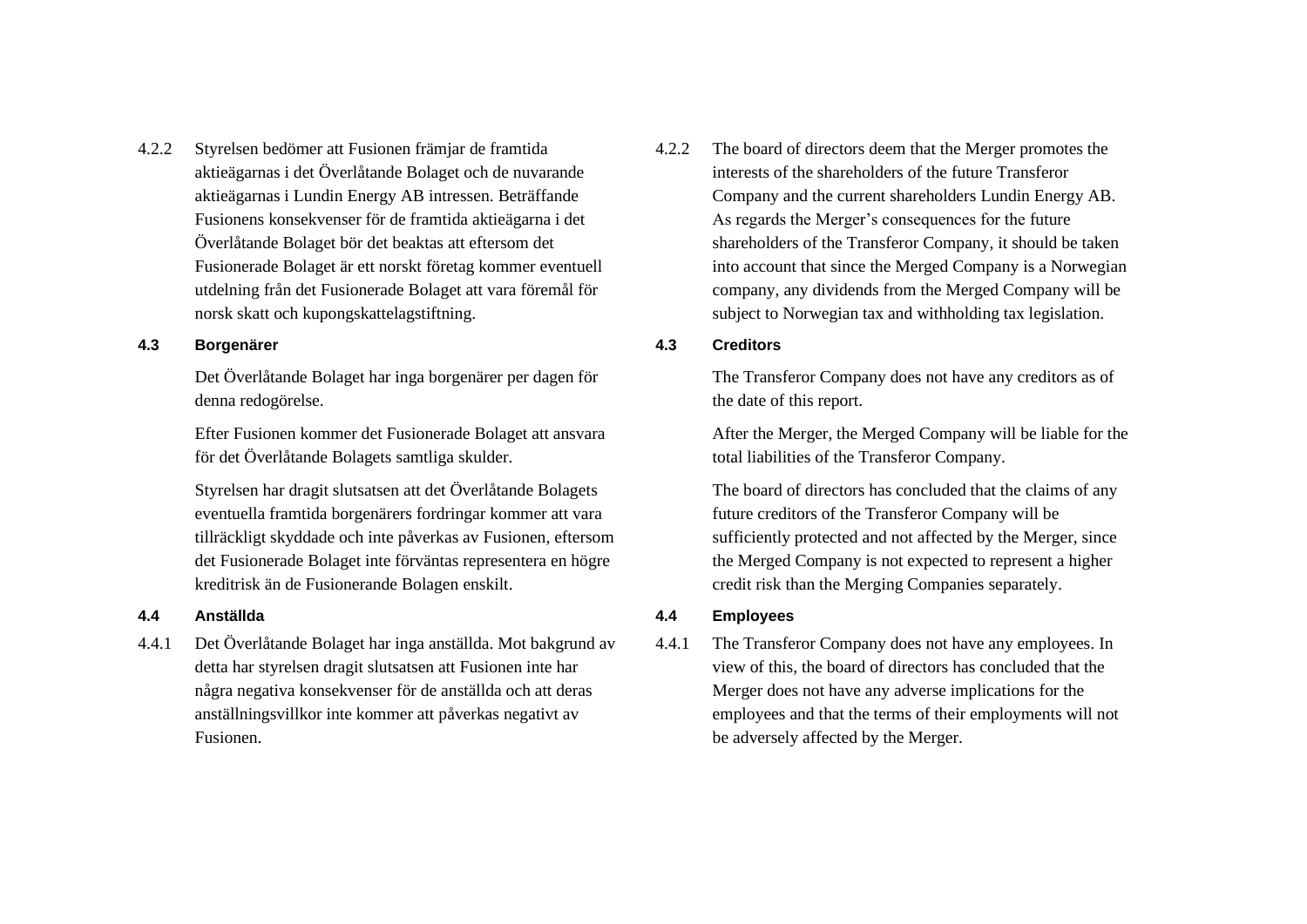Om det Överlåtande Bolaget skulle ha anställda per dagen för registreringen av Fusionen i det norska företagsregistret, kommer dessa arbetstagare att bli anställda av det Fusionerade Bolaget. Från och med samma dag skulle det Överlåtande Bolagets rättigheter och skyldigheter enligt eventuella anställningsavtal och anställningsförhållande som gäller vid tidpunkten för Fusionens ikraftträdande att överföras till det Fusionerade Bolaget. Detta skulle i allt väsentligt inte påverka anställningsvillkoren för de anställda i det Överlåtande Bolaget (om några sådana skulle finnas) och de skulle fortsatta att vara anställda på samma villkor som de var före Fusionen, med undantag för att deras arbetsgivares legala identitet skulle ha ändrats.

- 4.4.2 Efter verkställandet av Fusionen kommer det Fusionerade Bolaget rättsligt sett att ansvara för alla förpliktelser som härrör från det Överlåtande Bolagets anställningsförhållanden (om några sådana skulle finnas).
- 4.4.3 Efter genomförandet av Fusionen kommer det Övertagande Bolaget att integrera olje- och gasverksamheten som bedrivs genom Lundin Energy Norway AS (ett helägt dotterföretag till det Överlåtande Bolaget vid tidpunkten för genomförandet av Fusionen) i sin egen verksamhet. All personal i Lundin Energy Norway AS kommer att förbli anställda efter genomförandet av Fusionen. Det kommer att genomföras en process för att etablera en integrerad organisation för den sammanslagna verksamheten.

From and including the date of the registration of the Merger in the Norwegian Register of Business Enterprises, should the Transferor Company have any employees, such employees would become employed by the Merged Company. From and including the same date, the Transferor Company's rights and obligations under any employment agreements and employments in force at the time of the Merger's entering into force would be transferred to the Merged Company. This would essentially not affect the employment terms for the employees of the Transferor Company (if any) and they would continue to be employed on the same terms as prior to the Merger, with the exception that the legal identity of their employer would change.

- 4.4.2 After the execution of the Merger, the Merged Company will legally be liable for all obligations deriving from any employments of the Transferor Company (if any).
- 4.4.3 Following the Merger, the Transferee Company will integrate the oil and gas activities of Lundin Energy Norway AS (a wholly-owned subsidiary of the Transferor Company at the time of the implementation of the Merger) into its own business. All personnel of Lundin Energy Norway AS will remain employed upon completion of the Merger. A process will be carried out to establish one integrated organisation of the combined business.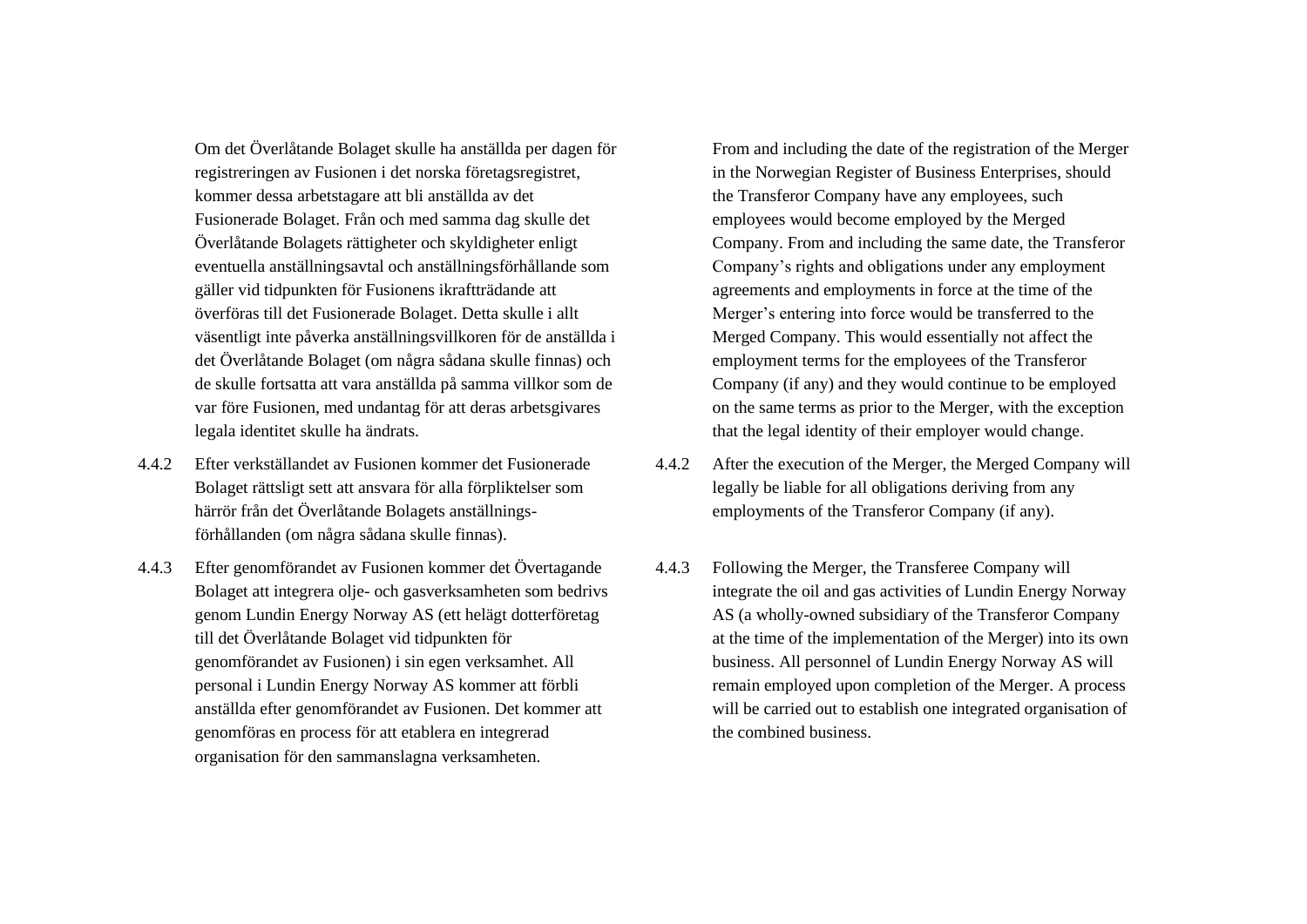5.1 Per dagen för denna redogörelse är det Överlåtande Bolaget ett helägt dotterbolag till Lundin Energy AB. Kort före genomförandet av Fusionen kommer Lundin Energy AB att dela ut samtliga aktier i det Överlåtande Bolaget till bolagets aktieägare genom en sakutdelning (en så kallad lex aseautdelning).

> Aktieägarna i det Överlåtande Bolaget kommer därefter, i samband med genomförandet av Fusionen, att som fusionsvederlag erhålla ett kontant belopp motsvarande 2,22 miljarder USD och sammanlagt 271 908 701 aktier i det Övertagande Bolaget i form av svenska depåbevis ("**Fusionsvederlaget**"). USD-beloppet ska konverteras till SEK baserat på den genomsnittliga växlingskursen som fastställs av WM/Refinitiv Spot (Bloomberg-kod: WMCO) under de tio handelsdagar som föregår den tredje handelsdagen innan genomförandet av Fusionen.

> Detta innebär att varje aktie i det Överlåtande Bolaget kommer att ge innehavaren rätt att erhålla ett belopp i SEK motsvarande 7,76 USD, konverterat enligt beskrivningen ovan, och 0,950980 aktier i det Övertagande Bolaget (i form av svenska depåbevis, vilka innehavarna kommer att kunna annullera i utbyte mot att bli införd som aktieägare i det norska VPS i eget namn eller genom förvaltare).

Det Övertagande Bolaget kommer endast att emittera hela aktier och distribuera hela svenska depåbevis, och för varje

## **5. Fusionsvederlag 5. Merger Consideration**

5.1 At the date of this report, the Transferor Company is a wholly-owned subsidiary of Lundin Energy AB. However, shortly before the implementation of the Merger, Lundin Energy AB will distribute all shares in the Transferor Company to the company's shareholders by way of a dividend in kind (a so-called lex asea distribution).

> The shareholders of the Transferor Company shall thereafter, in connection with the implementation of the Merger, receive as merger consideration a total cash amount in SEK corresponding to USD 2.22 billion and a total of 271,908,701 shares in the Transferee Company delivered in the form of Swedish Depository Receipts (the "**Merger Consideration**"). The USD amount shall be converted into SEK based on the average exchange rate established by the WM/Refinitiv Spot (Bloomberg code: WMCO) across the ten business days preceding the third business day prior to implementation of the Merger.

> This means that each share owned in the Transferor Company will entitle the owner to receive a SEK amount corresponding to USD 7.76, converted as described above, plus 0.950980 new shares in the Transferee Company (in the form of Swedish Depository Receipts, which each of the holders may cancel in exchange for direct entries in the Norwegian VPS in its own name or through a nominee).

The Transferee Company will only issue whole shares and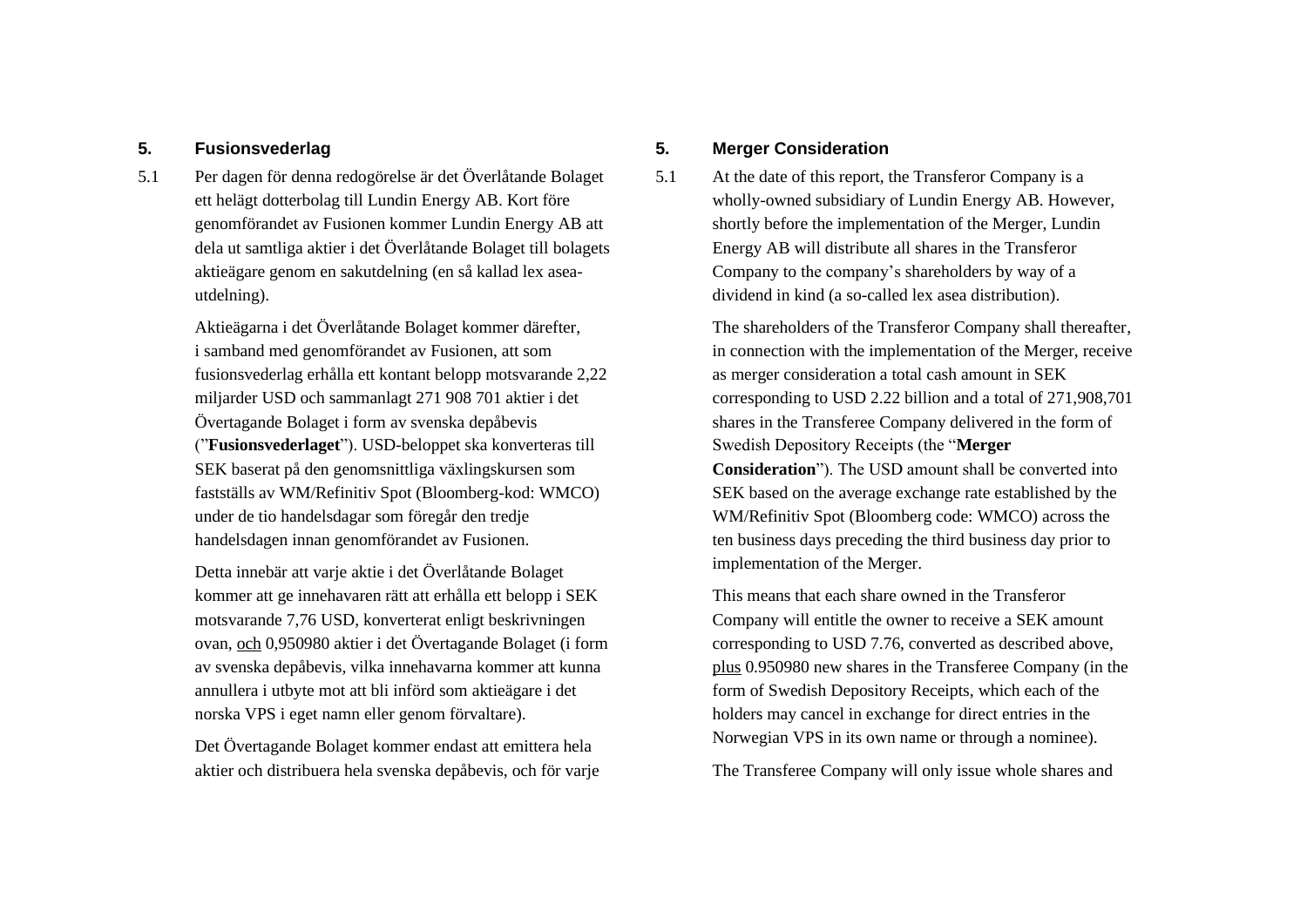aktieägare kommer antalet aktier som emitteras och antalet svenska depåbevis som distribueras att avrundas nedåt till närmaste heltal. Överskottsaktier som till följd av denna avrundning inte tilldelas aktieägare kommer i stället att levereras till och säljas av Skandinaviska Enskilda Banken AB (publ) Oslofilialen. Nettoförsäljningsintäkten i SEK kommer därefter att tilldelas de aktieägare som inte har erhållit sina aktiefraktioner.

De nya aktierna i det Övertagande Bolaget kommer att vara upptagna till handel på Oslo Börs, som är en reglerad marknad.

Om Lundin Energy AB, efter den 30 september 2021, lämnar någon utdelning eller genomför andra typer av värdeöverföringar till sina aktieägare före genomförandet av Fusionen (förutom (i) omstruktureringen som skapar det Överlåtande Bolaget, (ii) Lundin Energy AB:s utdelning av samtliga aktier i det Överlåtande Bolaget, (iii) offentliggjord utdelning som beslutats och betalats före den 21 december 2021, (iv) utdelningen av 0,45 USD per aktie avseende det fjärde kvartalet 2021 som utbetalades under det första kvartalet 2022 och (v) den kvartalsvisa utdelning av 0,5625 USD per aktie för efterföljande kvartal som kommer att beslutas vid årsstämman 2022 och betalas ut från och med det andra kvartalet), ska det Övertagande Bolaget reducera Fusionsvederlaget i motsvarande mån.

Swedish Depositary Receipts, and for each shareholder, the number of shares issued and Swedish Depositary Receipts delivered will be rounded down to the nearest whole number. Excess shares, which as a result of this round down will not be allotted to shareholders will be issued and sold by Skandinaviska Enskilda Banken AB (publ) (Oslo Branch). The net proceeds from such sale in SEK will thereafter be allotted to shareholders who have not received share fractions.

The new shares of the Transferee Company will be admitted to trading on the Oslo Stock Exchange, which is a regulated market.

5.2 If Lundin Energy AB after 30 September 2021 pays any dividend or makes any other value transfer to its shareholders, prior to the completion of the Merger (other than (i) in the restructuring to create the Transferor Company, (ii) the distribution by Lundin Energy AB of all shares in the Transferor Company, (iii) dividend declared and paid prior to 21 December 2021 and publicly disclosed, (iv) the dividend USD 0.45 per share in respect of the fourth quarter of 2021 paid in the first quarter of 2022 and (v) a quarterly payment of dividend of USD 0.5625 per share in respect of subsequent quarters to be resolved at the annual general meeting 2022 with payments beginning in the second quarter), the Transferee Company shall reduce the Merger Consideration accordingly.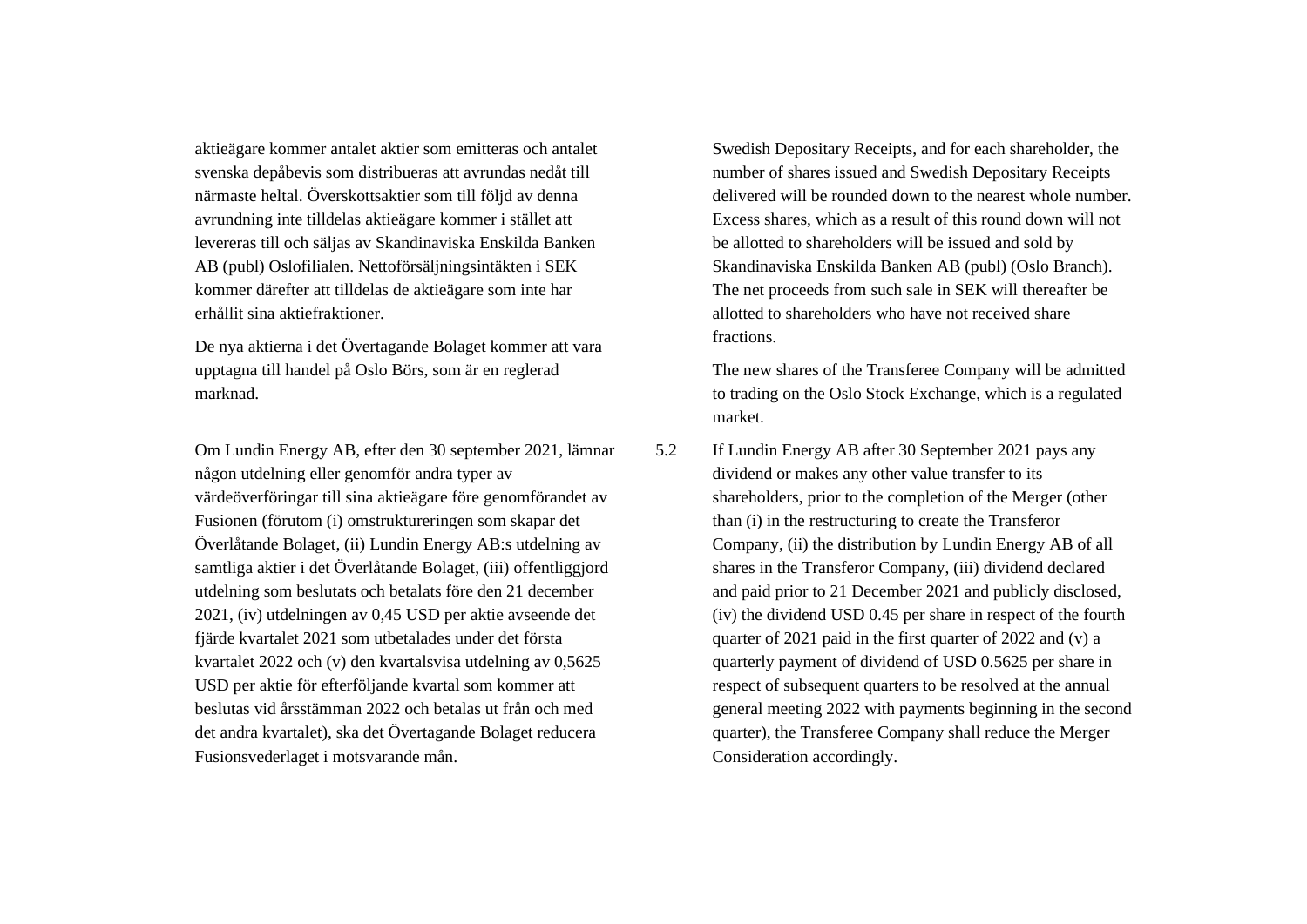Om det Övertagande Bolaget, efter den 30 september 2021, lämnar någon utdelning eller genomför andra typer av värdeöverföringar till sina aktieägare före genomförandet av Fusionen (förutom (i) offentliggjord utdelning som beslutats och betalats före den 21 december 2021, (ii) en kvartalsvis utdelning av 0,475 USD per aktie för efterföljande kvartal med början från och med det första kvartalet 2022 beträffande det fjärde kvartalet 2021), ska det Övertagande Bolaget öka Fusionsvederlaget i motsvarande mån.

Om det Överlåtande Bolaget eller det Övertagande Bolaget genomför en mellanliggande fondemission, aktiesplit, omvänd aktiesplit, företrädesemission med rabatt mot rådande börskurs eller annan liknande bolagshändelse, ska Fusionsvederlaget justeras.

Om något av det Övertagande Bolaget eller Lundin Energy AB, men inte båda bolagen, under det kvartal då Fusionen genomförs, har betalat utdelning i enlighet med det ovanstående, ska den andra parten, i den mån det är tillåtet enligt lag och utan att senarelägga genomförandet av Fusionen, genomföra den uteblivna utdelningsutbetalningen innan Fusionen genomförs.

I så hög utsträckning som möjligt ska den kontanta delen av Fusionsvederlaget justeras innan aktiedelen av Fusionsvederlaget justeras.

If the Transferee Company after 30 September 2021 pays any dividend or makes any other value transfer to its shareholders prior to the completion of the Merger (other than (i) dividend declared and paid and prior to 21 December 2021 and publicly disclosed and (ii) a quarterly payment of dividend of USD 0.475 per share in respect of subsequent quarters with payments beginning with such quarterly dividend declared and paid from the first quarter in 2022 in respect of the fourth quarter of 2021), the Transferee Company shall increase the cash component of the Merger Consideration accordingly.

In the event the Transferor Company or the Transferee Company, respectively, carries out an intervening bonus issue, share split, reverse share split, preferential rights issue at a discount to market or other similar corporate event, the Merger Consideration shall also be adjusted accordingly.

If, in the quarter in which completion of the Merger takes place, either the Transferee Company and Lundin Energy AB, but not both, have paid dividends in accordance with the above for that quarter, the other party shall, to the extent permitted by law and without delaying the Merger, make the missing dividend payment prior to completion of the Merger.

To the fullest extent possible, the cash part of the Merger Consideration shall be adjusted before adjusting the share part of the Merger Consideration.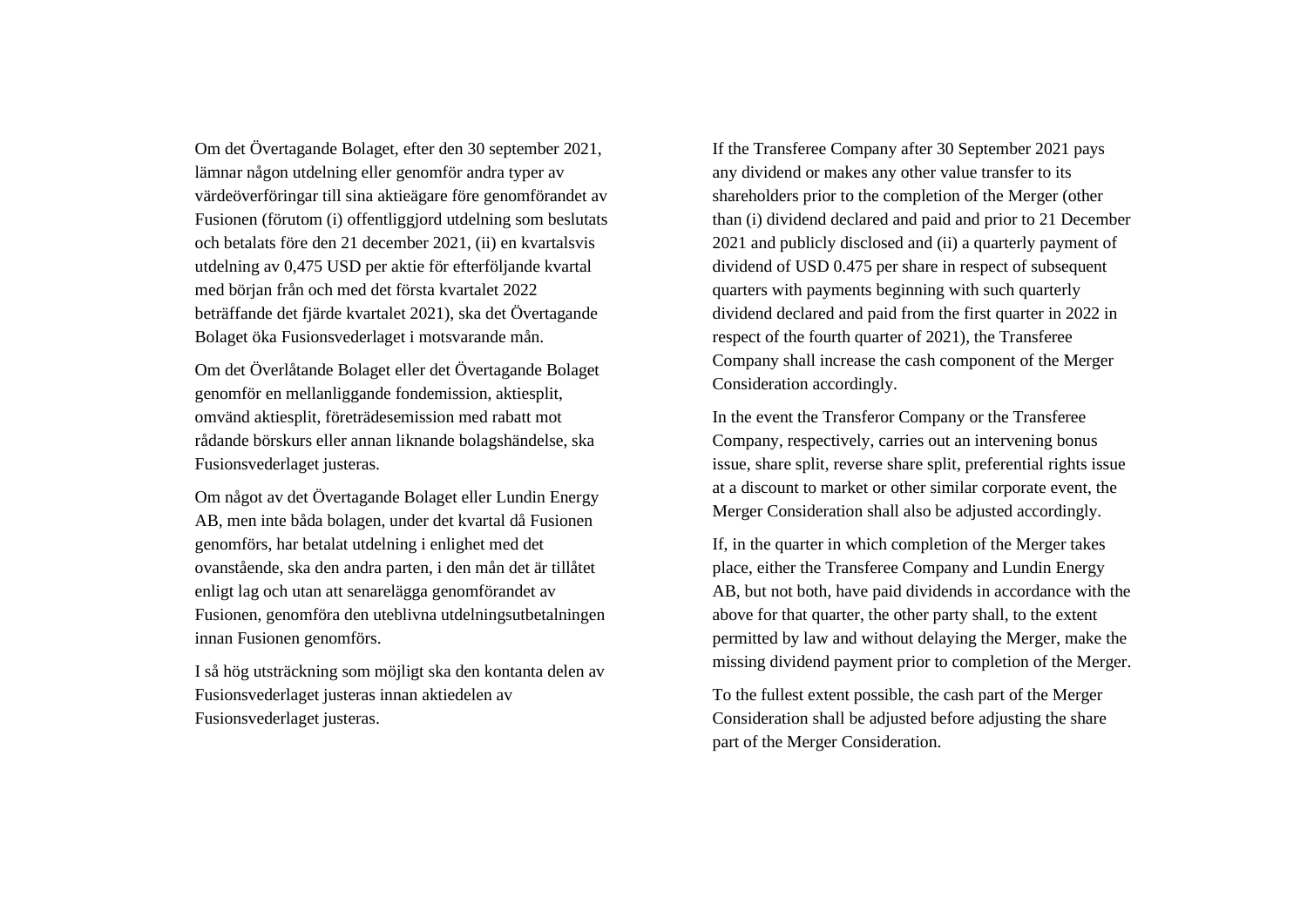5.2 Fusionsvederlaget har fastställts genom förhandlingar mellan oberoende parter (det Överlåtande Bolagets enda aktieägare Lundin Energy AB och det Övertagande Bolaget), med hänsyn till marknadspriset för aktierna i det Övertagande Bolaget och Lundin Energy AB, historisk finansiell information och förväntningar om framtida förhållanden.

> Det har inte förekommit några särskilda svårigheter vid bestämmandet av Fusionsvederlaget.

5.2 The Merger Consideration has been determined through negotiations between unrelated parties (the Transferor Company's sole shareholder Lundin Energy AB and the Transferee Company), taking into account the market price of the Transferee Company and Lundin Energy AB, historic financial data as well as future projections.

> There have been no particular difficulties in determining the Merger Consideration.

\* \* \* \* \* \*

[*signatursida följer*] [*signature page follows*]